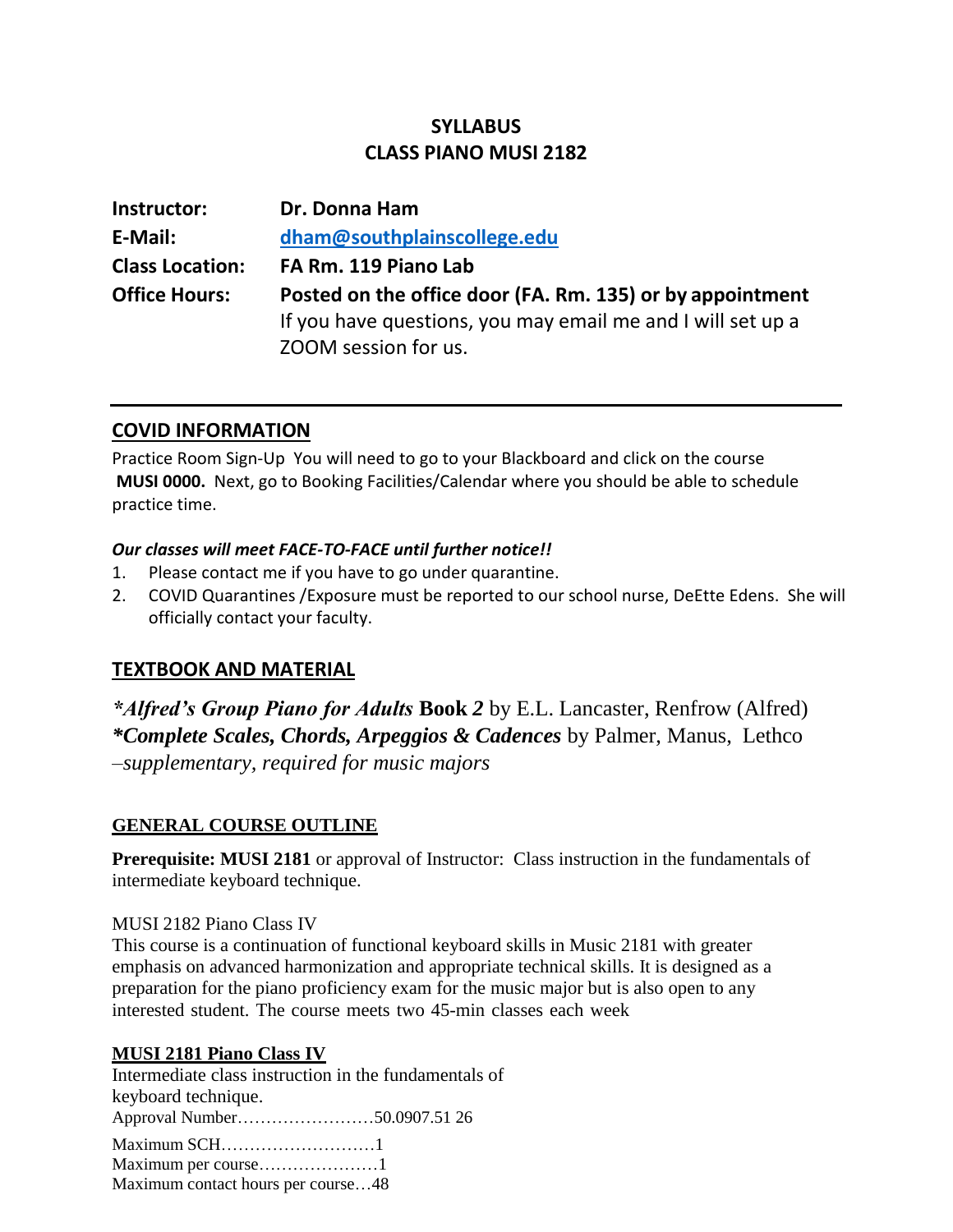## **LEARNING OUTCOMES**

Upon successful completion of this course, students will:

- 1. Demonstrate mastery of scales and chord progressions.
- 2. Demonstrate mastery of the harmonization of melodies using varied accompaniment techniques.
- 3. Demonstrate competence in various transpositions.
- 4. Perform selected compositions.

## **ATTENDANCE POLICY**

**Regular attendance is required!** Roll will be checked at the beginning of class. Absences will affect the grade as follows:

- $\bullet$  3<sup>rd</sup> absence, final grade lowered one letter grade
- $\bullet$  4<sup>th</sup> absence, final grade dropped 2 letter grades
- 5<sup>th</sup> absence, dropped with an **F**

**Three (3) tardiness will equal one (1) absence.** If the student enters class after attendance has been checked it is the responsibility of that student to speak to the instructor at the end of that class session and inform the instructor that he/she had been in class and should be marked tardy rather than absent. If the student does not do this the recorded absence will remain and will not be changed at a later date. It is the student's responsibility to work out schedule conflicts that would prevent them from being on time.

If a student must miss class because of participation in an activity sanctioned by the college, the student will be allowed to make up the work ONLY if the student notifies the instructor **PRIOR**  to the day of absence. This notification must be in a written document prepared by the Office of the Dean of Students. Verbal notification is not acceptable. The student is responsible for obtaining any notes or assignments missed due to an absence, and work due must be the following class. Explaining an absence after the fact will not be retroactive.

Weather policy is determined by administration. Sign up with campus weather alert system and watch local channels.

## **CLASSROOM DECORUM**

**All electronic devices must be turned off before entering the classroom**. If this is not done and one of these devices sounds during class, that student will be asked to leave and will be marked absent for that class period. Students will remove their hats and caps when entering the classrooms. No chewing gum allowed. Bring your pencil.

Unprofessional behavior will not be tolerated and will be documented to be turned over to the Fine Arts Department Chair, and Administration. Such behavior will result in a dismissal of class for that day with a zero and receive an unexcused absence. If the student is asked to leave, it would be advisable to do so. After two (2) such episodes, the student will be told to drop and will receive an "F."

## **PIANO LAB MAINTENANCE**

Use hand sanitizer or wash hands before each class Do not lean on piano rack No erasing on piano No rocking on the bench Careful with headphone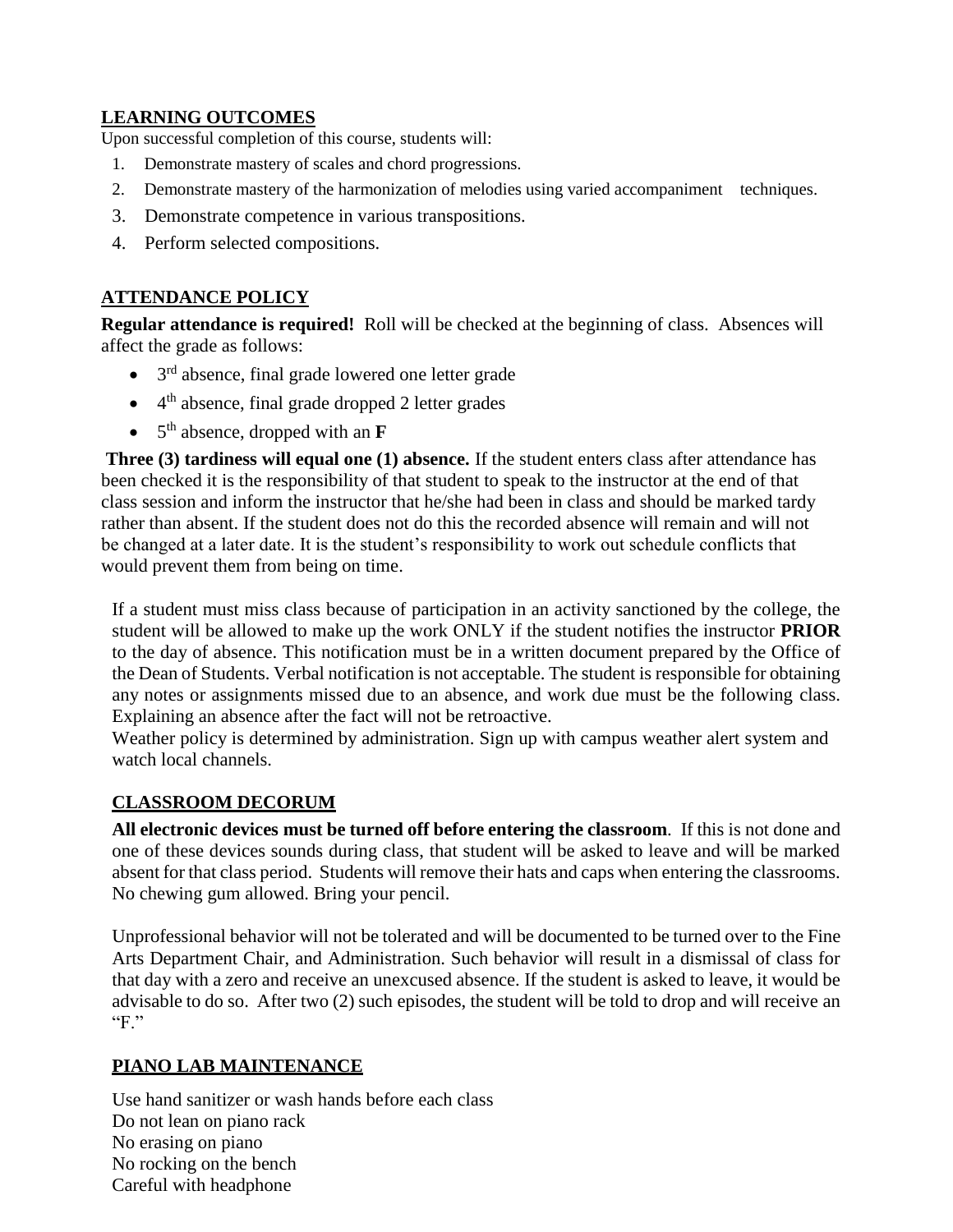#### **ASSIGNMENT POLICY**

#### **PRACTICE DAILY! A student is REQUIRED TO PRACTICE A MINIMUM OF 30 MINUTES PER DAY WITHOUT INCLUDING CLASS TIME! MORE IS BETTER!!**

All assignments are due at the beginning of class and will not be accepted at the end of class. Class assignments may be made with a "due' date given with each assignment. Late-unexcused- incomplete work will not be accepted. Quizzes (announced and unannounced) will be given during the first part of class and will not be made up if the student is late or absent. Students will be expected to participate in class and bring their own materials. Students are responsible for keeping a record of grades and attendance. Supplemental repertoire and additional requirements may be assigned according to the ability and musical knowledge of the individual student.

| $90 - 100\%$      | $\equiv$ | A            |
|-------------------|----------|--------------|
| $80 - 89\%$       | $\equiv$ | <sub>B</sub> |
| $70 - 79\%$       | $=$      | C            |
| $60 - 69\%$       | $=$      | D            |
| 59% and below $=$ |          | F            |

#### **GRADING SCALE GRADES CALCULATED**

30% Attendance 25% Daily Grades & Quizzes 25% Midterm 20% Final

**WARNING** – Cheating or plagiarism will result in the student receiving a 0 on the assignment for the first offense, second offence you will be dropped from the class.

**Campus Concealed Carry** - Texas Senate Bill - 11 (Government Code 411.2031, et al.) authorizes the carrying of a concealed handgun in South Plains College buildings only by persons who have been issued and are in possession of a Texas License to Carry a Handgun. Qualified law enforcement officers or those who are otherwise authorized to carry a concealed handgun in the State of Texas are also permitted to do so. Pursuant to Penal Code (PC) 46.035 and South Plains College policy, license holders may not carry a concealed handgun in restricted locations. For a list of locations, please refer to the SPC policy at: [\(http://www.southplainscollege.edu/human\\_resources/policy\\_procedure/hhc.php\)](http://www.southplainscollege.edu/human_resources/policy_procedure/hhc.php). Pursuant to PC 46.035, the open carrying of handguns is prohibited on all South Plains College campuses. Report violations to the College Police Department at 806-716-2396 or 9-1-1.

#### **SPC Standard Disability Statement**

Students with disabilities, including but not limited to physical, psychiatric, or learning disabilities, who wish to request accommodations in this class should notify the Disability Services Office early in the semester so that the appropriate arrangements may be made. In accordance with federal law, a student requesting accommodations must provide acceptable documentation of his/her disability to the Disability Services Office. For more information, call or visit the Disability Services Office at Levelland (Student Health & Wellness Office) 806-716-2577, Reese Center (Building 8) & Lubbock Center 806-716-4675, or Plainview Center (Main Office) 806-716-4302 or 806-296-9611.

#### **Non-Discrimination Statement**

South Plains College does not discriminate on the basis of race, color, national origin, sex, disability or age in its programs and activities. The following person has been designated to handle inquiries regarding the non-discrimination policies: Vice President for Student Affairs, South Plains College -1401 College Avenue, Box 5, Levelland, TX 79336, 806-894-9611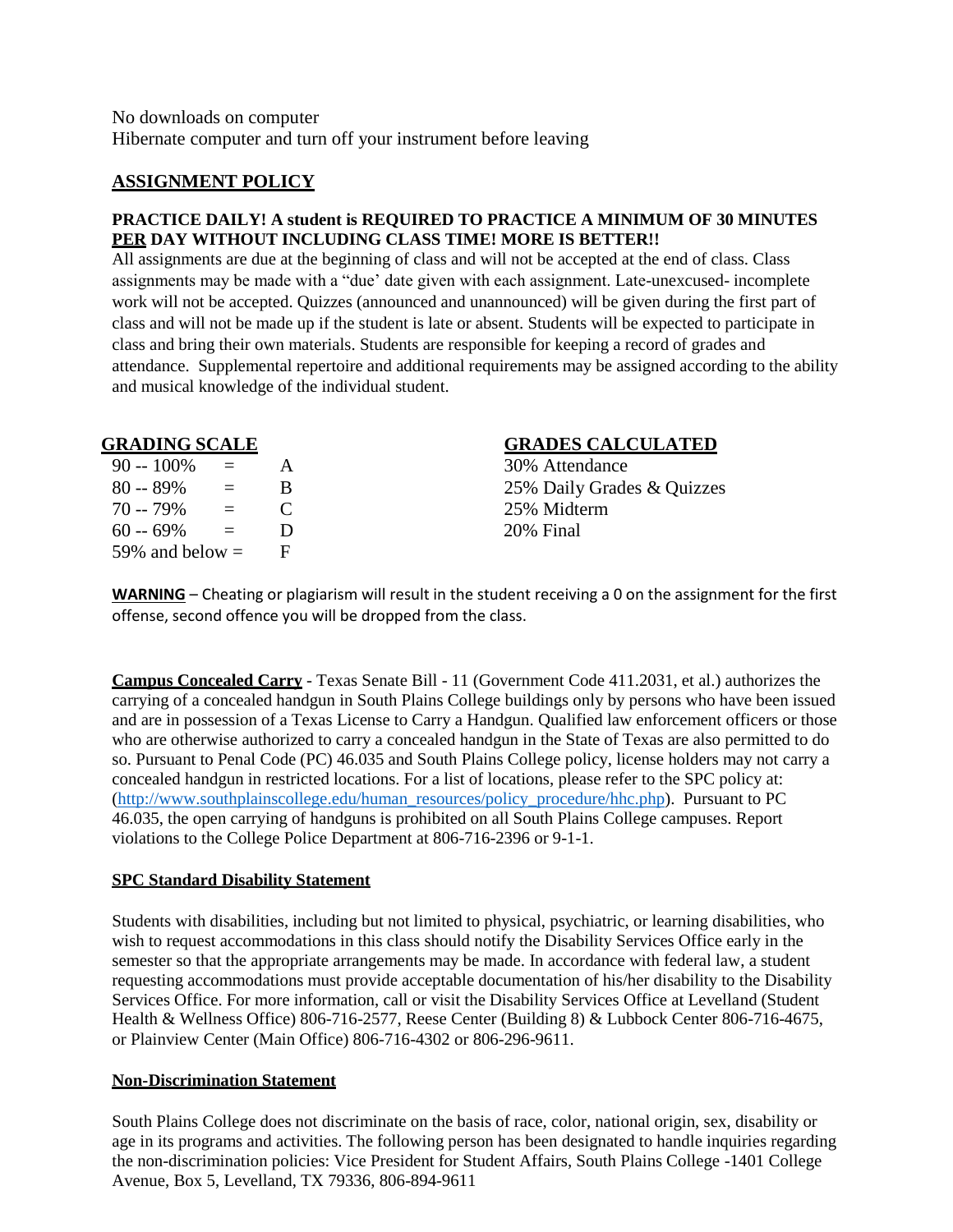#### **4.1.1.4 Title IX Pregnancy Accommodations Statement**

If you are pregnant, or have given birth within six months, Under Title IX you have a right to reasonable accommodations to help continue your education. To activate accommodations you must submit a Title IX pregnancy accommodations request, along with specific medical documentation, to the Director of Health and Wellness. Once approved, notification will be sent to the student and instructors. It is the student's responsibility to work with the instructor to arrange accommodations. Contact Director of Health and Wellness at 806-716-2362 for assistance.

#### **COVID POLICY**

It is the policy of South Plains College for the Spring 2021 semester that as a condition of on-campus enrollment, all students are required to engage in safe behaviors to avoid the spread of COVID-19 in the SPC community. Such behaviors specifically include the requirement that all students properly wear CDCcompliant face coverings while in SPC buildings including in classrooms, labs, hallways, and restrooms. Failure to comply with this policy may result in dismissal from the current class session. If the student refuses to leave the classroom or lab after being dismissed, the student may be referred to the Dean of Students on the Levelland campus or the Dean/Director of external centers for Student Code of Conduct Violation. Students who believe they have been exposed or may be COVID-19 positive, must contact Health Services, DeEtte Edens, BSN, RN at (806) 716-2376 or [dedens@southplainscollege.edu.](mailto:dedens@southplainscollege.edu) It is the policy of South Plains College for the Spring 2021 semester that as a condition of on-campus enrollment, all students are required to engage in safe behaviors to avoid the spread of COVID-19 in the SPC community. Such behaviors specifically include the requirement that all students properly wear CDCcompliant face coverings while in SPC buildings including in classrooms, labs, hallways, and restrooms. Failure to comply with this policy may result in dismissal from the current class session. If the student refuses to leave the classroom or lab after being dismissed, the student may be referred to the Dean of Students on the Levelland campus or the Dean/Director of external centers for Student Code of Conduct Violation. Students who believe they have been exposed or may be COVID-19 positive, must contact Health Services, DeEtte Edens, BSN, RN at (806) 716-2376 or [dedens@southplainscollege.edu.](mailto:dedens@southplainscollege.edu)